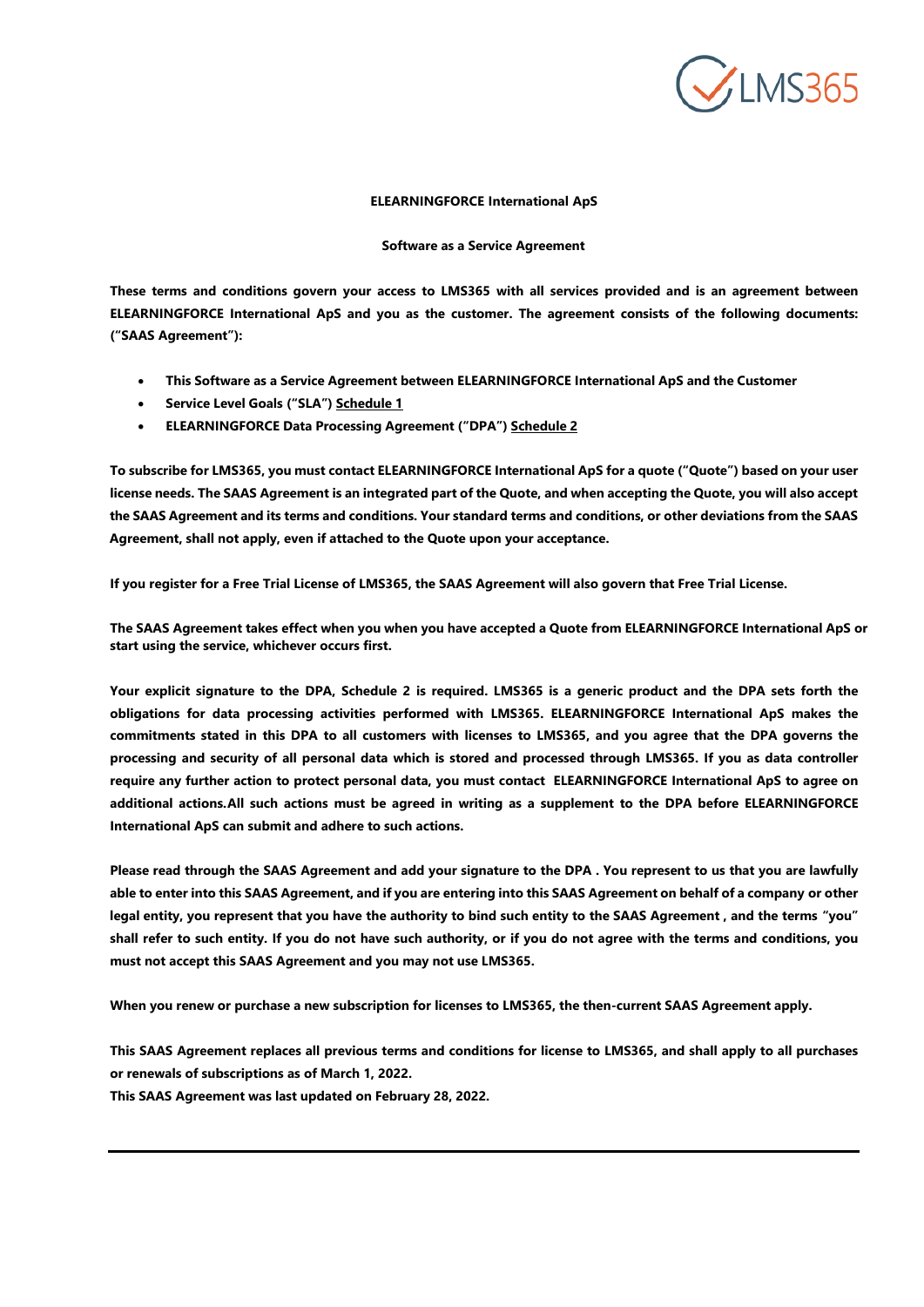

#### **Terms and Conditions**

The SAAS Agreement is a legally binding agreement between, ELEARNINGFORCE International ApS, a corporation duly organised and existing under the laws of Denmark, having its registered offices at Mariane Thomsens Gade 4B, 5<sup>th</sup> floor, 8000 Aarhus and registered under CVR-no. 32139728 ("**EFI")** and you as the customer ("**Customer**") for the EFI Cloud software "LMS365". The Service is provided business to business

The SaaS Agreement is accepted by the Customer and replaces all previous agreements between EFI and the Customer regarding the Service and Customer Care.

# **1. DEFINITIONS**

"Customer Care" means the services offered by EFI Helpdesk for support of the LMS365 as defined in Schedule 1, Service Level Goals.

"Free Trial License" or means a License free of charge which, further to the restriction for a License, is limited in scope to access the Service on trial or basis.

"License" means a license for the Customer to access the Service and set up its own learning portal (tenant) with a customized content for learning.

"LMS365" means the EFI Cloud software offered as LMS365.

"Party" means EFI or the Customer individually, and collectively the "Parties".

"Quote" means the offer from EFI to the Customer for a particular number of Users and the scope of the Service and Support Service which includes the subscription price and subscription period.

"SAAS Agreement" means this agreement with its Schedules.

"Service" means access to use LMS365, including selected add-ons and plug-ins as purchased by the Customer, which is offered as a software operated through an internet-based interface (Software as a Service).

"Subscription Fee" means the Customer's payment for using the EFIs offerings under the SAAS Agreement.

"Subscription Period" means the binding period for the Customer's purchase of EFI offerings under the SAAS Agreement.

"Third-Party Solutions" means third party software which is not integrated into the Service including, but not limited to, software solutions promoted by EFI for payment services, or third party platform services applied for usage of the Service.

"User" means a person accessing and using LMS365.

"User Guide" means EFI's applicable user guide to the Service as published by EFI on its website.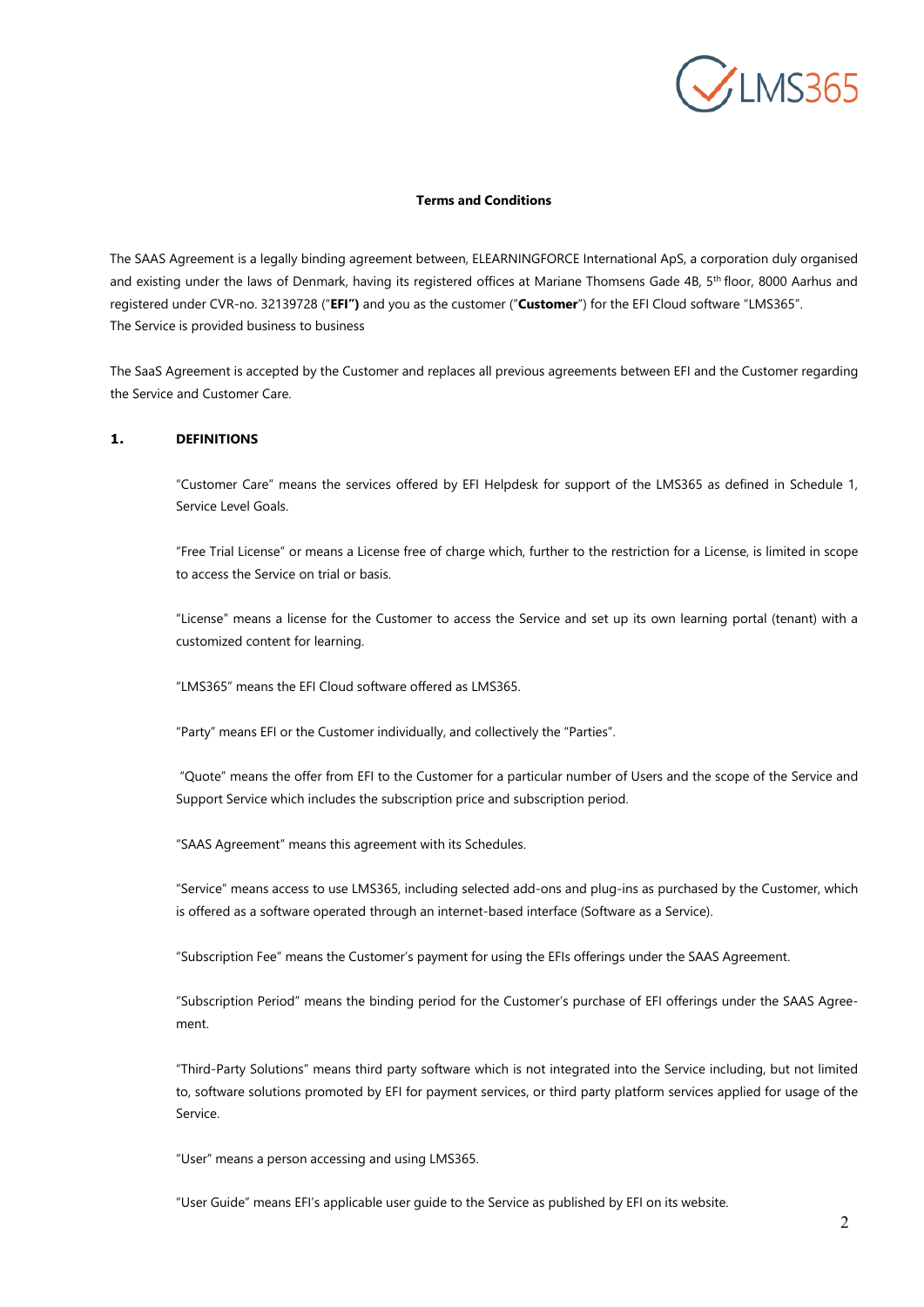

"User License" means a license to access the Customer's learning portal with the Service and which the Customer must purchase for each User.

# **2. THE SERVICE AND LICENCES**

#### 2.1 **The Service**

- 2.1.1 EFI makes the Service available to the Customer pursuant to this SAAS Agreement and the Quote for each Subscription Period. The Service is purchased on a subscription basis and may be accessed only by Users equal to the number of User Licenses purchased under the Quote.
- 2.1.2 The Customer can create a learning portal on the Service with a customized content and the Customer can open its learning portal for all Users invited by the Customer, whether it is employees of the Customer and its affiliated, own customers, or other third parties at the discretion of the Customer.
- 2.1.3 The Service is offered as a standard generic software, and the Service will perform materially in accordance with the applicable User Guides under normal use and circumstances but, otherwise, the Service is provided "as is" without any specific or implied warranties of any kind, and the subscription is not contingent on the delivery of any future functionality or feature. EFI does not take any responsibility for the Customer's customizing of the Service.
- 2.1.4 EFI shall ensure that the Service uptime is in accordance with good industry practice for hosting a professional internetbased software as a service. EFI will provide updates and upgrades at its discretion, and the downtime shall be minimum considering the contents of the version update. The Customer must subscribe for a Customer Care agreement which defines the support level for the Service.

### 2.2 **Customer's Licenses with Right of Use**

- 2.2.1 Subject to the Customer's fulfilment of the Customer's obligations under the SAAS Agreement, including, without limitation, payment of any and all applicable Subscription Fees, EFI hereby grants to the Customer, subject to the restrictions in Section [3 b](#page-3-0)elow, a non-exclusive, non-transferable License, limited in scope and duration, with a right of use to the Service according to the terms in this SAAS Agreement.
- 2.2.2 The Customer must have one (1) License for each learning portal (tenant) it creates on the Service. Customer's License and right to use the Service will take effect on the date of the acceptance of the Quote and the SAAS Agreement by the Customer and runs until terminated in accordance with the terms in the SAAS Agreement.
- 2.2.3 The Subscription is based on the number of Users. The Customer may only grant access to the Service to the number of Users agreed between Customer and EFI. The Customer may from time to time reassign User Licenses to new Users, however, the Customer may not allow individual Users to share a single User License. The Customer is responsible for the administration of Users registered under the Customer and for the Users´ use of the Service. If the number of Users exceeds the number of Users comprised by the Service to the Customer, EFI is entitled to require that the Customer pay for such number of Users for the remainder of the Subscription Period.
- 2.2.4 The Customer is responsible for all activities that occur in its learning portal created on the Service. The Customer shall ensure that the Service is used only in accordance with the User Guide and this SAAS Agreement, and must prevent unauthorized access or use, and prevent that the Company and/or its Users use the Service in a manner which could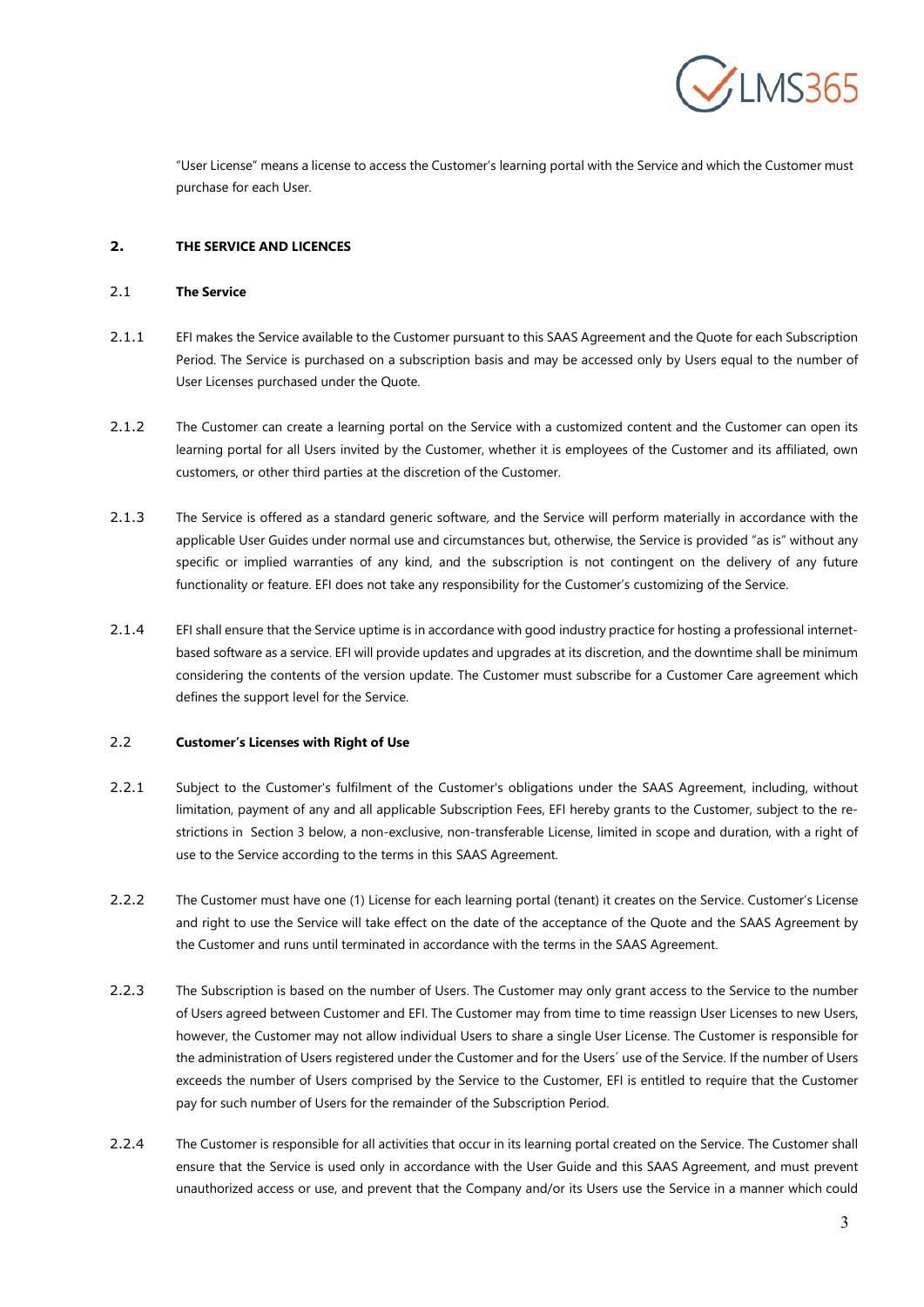

in any way harm EFI's name, reputation, or goodwill, or which violates applicable laws or regulations.

### 2.2.5 Free Trial Licenses

- 2.2.5.1 Free Trial Licenses may be applied for the earlier of (a) the end of the free trial period offered with the Free Trial License, or (b) the start date for any paid subscription of a License. The Free Trial License is accessible only for the maximum number of User for which free User Licenses are offered.
- 2.2.5.2 The Free Trial License is offered "as-is" without any qualifications, warranties, or support services. Acceptance of additional terms and conditions in addition to this SAAS Agreement may be required to obtain a Free Trial License. The Free Trial License shall exclude all Customer rights of remedies, including the remedies stated in Section 10. The liabilities of EFI shall be limited as stated in Section 12. Notwithstanding Section 12.3, for any Free Trial License, the liability of EFI shall be maximized to DKK 10.000.
- 2.2.5.3 If the Customer does not purchase a subscription before the end of the free trial period, any data entered into a Customer created learning platform in LMS365 will be permanently lost after the trial period has expired.

# <span id="page-3-0"></span>**3. RESTRICTIONS**

### 3.1 **No Assignment, Selling, Sub-licensing, Rental, Lending or Leasing**

- 3.1.1 The License to the Service is non-transferable, whereas the Customer may not assign, sell, sub-license, rent, lease or lend the License. This prohibition on transfer of Licenses does not limit the Customer's rights to invite Users or change Users according to the subscribed number of User License, cf. Sections 2.1 and 2.2.
- 3.1.2 Notwithstanding the above, both the Customer and EFI are entitled to transfer this SAAS Agreement if the reason is a change of the ownership structure.

# 3.2 **No Copying**

3.2.1 The Customer is not allowed to make any copies of the Service or its features and functions, except to the extent expressly permitted by applicable law. Similarly, the Customer may not publish, distribute or otherwise make the Service available for others to copy.

### 3.3 **Limitations on Reverse Engineering, De-compilation, and Disassembly**

3.3.1 The Customer may adjust the Service as provided with the functionalities in the Service as offered with the User Guide to comply with Customer´s needs and for integration into Customer´s IT environment. Apart from such adjustments and integrations, the Customer may not i) amend, improve, modify or further develop the Service or any part hereof, ii) implement the Service or any part thereof into other software, platforms or solutions, iii) create derivative works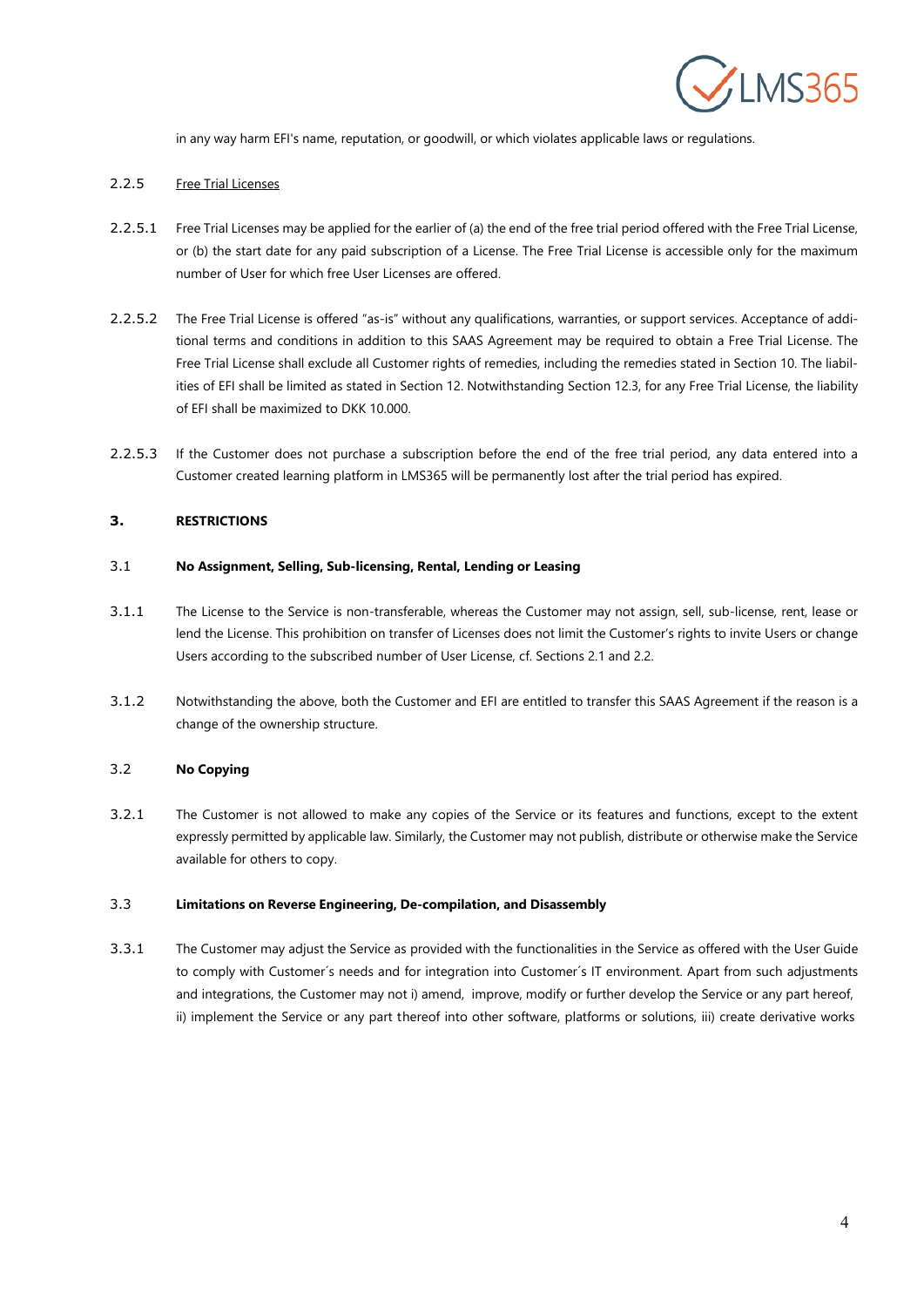

based on the Service or any features or functions therein, iv) make or perform any form of reverse engineering, decompiling or disassembly of the Service, vi) or other steps to obtain the purposes as comprised by i) – iv), including by allowing third parties to perform steps as comprised by  $i$ ) – iv).

# 3.4 **Support, Upgrade, Maintenance, etc.**

- 3.4.1 EFI delivers Customer Care in accordance with the SLA Schedule 1. The Customer Care is provided as second and third level support to the Service, its functionality, maintenance, updates and upgrades.
- 3.4.2 EFI Customer Care does not include technical support, assistance, maintenance and similar support which is caused by or relating to the Customer´s own IT environment (first level support). The Customer shall at its own costs and risk provide for first level support from its own IT resources or third party providers, and may purchase such service from EFI or EFI´s authorized partner.

# **4. PRICE AND TERMS OF PAYMENT**

- 4.1 The Subscription Fee for the License to the Service is according to EFI's current price list and based on the number of User Licenses subscribed for by the Customer. The Subscription Fee for the Customer Care is based on the level of Helpdesk Service which the Customer sign on to, under the current price list.
- 4.2 The Subscription Fees are pre-paid annually and shall be invoiced on the first day of a Subscription Period and on each subsequent anniversary for the coming 12 months period. Paid Subscription Fees are non-refundable.
- 4.3 Payment terms are 30 days after invoice date Overdue amounts will be charged at an interest rate of 1% per month or the maximum rate permitted by law if lower, from the date such payment was due until the date paid.

The Parties may agree on other fees and payment terms if stated in the Quote, a Quote to renew subscription or an appendix to the Quote.

# **5. EXPIRY AND TERMINATION**

# 5.1 **Subscription Period**

- 5.1.1 The Subscription Period is binding upon both EFI and the Customer, meaning the Customer cannot terminate the Service, the Customer Care and this SAAS Agreement during a Subscription Period. Notwithstanding the above, the Customer can terminate the subscription due to a material breach of EFI, cf. Section 11.2, or if a material change to the terms and conditions of the SAAS Agreement comes into force, cf. Section 15.1, and if the Customer is not in breach of the SAAS Agreement, EFI will refund a pro rata portion of the remaining un-used period of the Service and Customer Care.
- 5.1.2 The Subscription Fee for the Subscription Period is defined in the Quote. The Customer may add Users or upgrade the Service during the Subscription Period but may not downgrade the number of Users during the Subscription Period. For Customer Care, the Customer may upgrade its level of Helpdesk Services during a Subscription Period, but the Customer may not downgrade to a lower service level.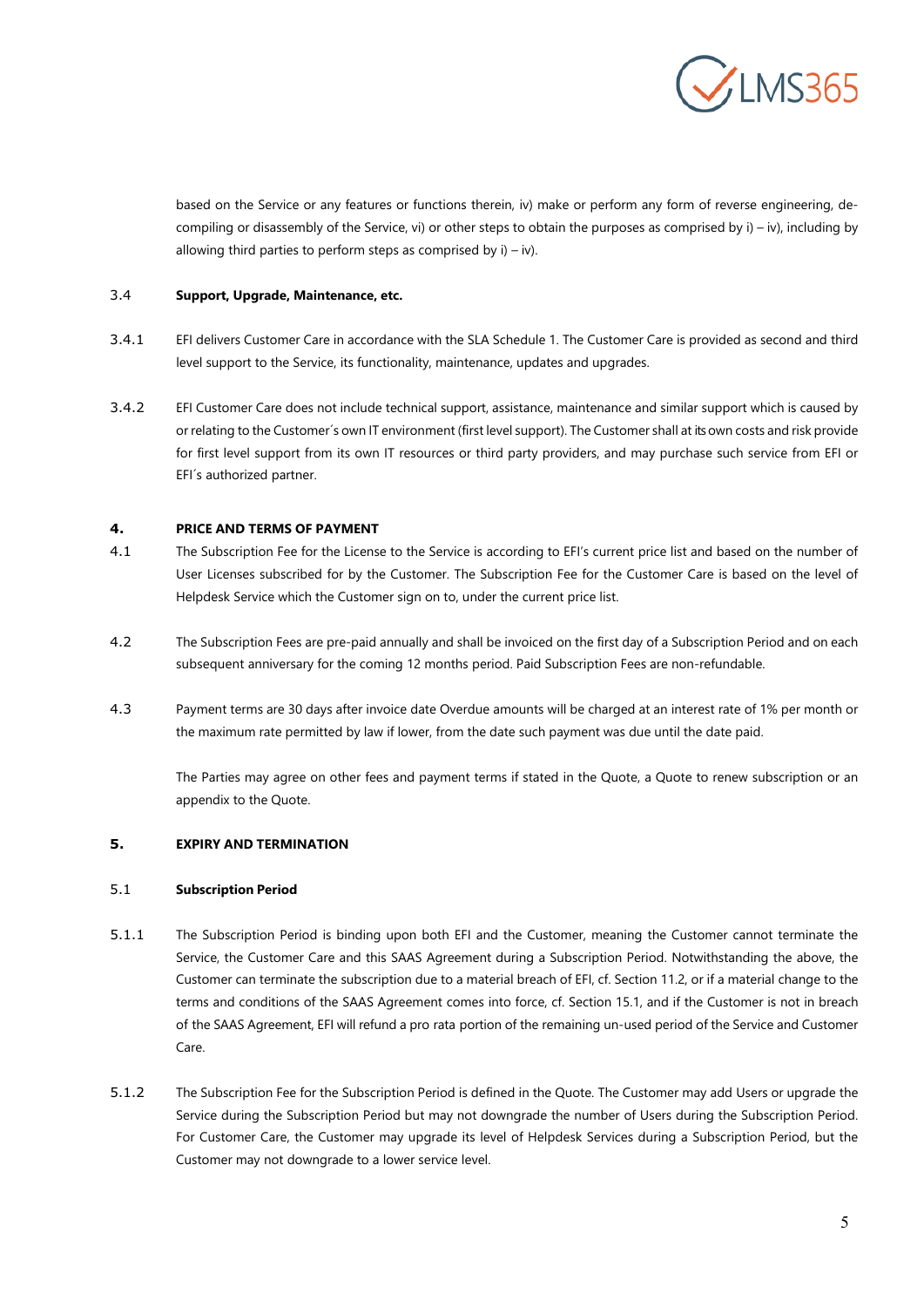

- 5.1.3 The initial Subscription Period shall be defined in the Quote as accepted by the Customer and shall cover a minimum of 12 months. At the end of the initial term, the subscription is subject to automatic renewal with a Subscription Period running for terms of 12 months, or longer periods if agreed in a new Quote. The Subscription Fee will be invoiced upon renewal for pre-payment. The subscription may be changed or terminated by the Customer with a notice of no less than 60 days before renewal.
- 5.1.4 EFI may terminate the SAAS Agreement by giving a notice of twelve (12) months before the end of a Subscription Period.

### 5.2 **Customer's Breach**

5.2.1 In the event that the Customer is in breach of any term, condition or provision of the SAAS Agreement or in case of the Customer's insolvency or bankruptcy, EFI may, at its discretion, terminate this SAAS Agreement or suspend or downgrade the Service and Customer Care without any notice.

### 5.3 **Consequences of Termination**

5.3.1 Upon termination of the SAAS Agreement, for whatever reason, the Customer shall discontinue any and all use of the Service immediately.

# **6. THE CUSTOMER'S DATA**

- 6.1 Between EFI and the Customer, the Customer shall own all data uploaded by the Customer, including reports, statistics, and other data to the extent generated solely from Customer's data. EFI shall perform its duties as data processor in accordance with the DPA, Schedule 2.
- 6.2 The Customer shall be responsible for the accuracy, quality and legality of the Customer's data and the means by which the Data is acquired. The Customer may not submit to or use the Service to collect, store or process sensitive personal data as excluded from processing in Appendix A to the DPA, Schedule 2. All data uploaded shall comply with Section 8.4.
- 6.3 Subject to the DPA, Schedule 2, EFI reserves the right to maintain and, thereafter, delete Customer's data 90 days after termination of the SAAS Agreement, regardless of the reason for termination, and EFI is under no obligation to store Customer data after this time.
- 6.4 The Customer grants to EFI a worldwide, non-exclusive, royalty-free license to store, aggregate, or compile Customer's data for purposes of delivering the Service and the Customer Care, and subject to the DPA, Schedule 2, the Customer also grants to EFI a worldwide, perpetual, non-exclusive, royalty-free license to use, modify, distribute and create derivative works based on aggregated data which shall be confined to anonymous data, including reports, statistics or analyses created for purposes of improving the functionalities, performance, and services offered in the Service. EFI is granted a royalty-free, worldwide irrevocable, perpetual license to use and incorporate into the Service any suggestions, recommendations, or other feedback provided by the Customer to EFI.
- 6.5 EFI shall be entitled to access Customer's learning portal on the Service when required to provide basic support services and Customer Care to the Customer. EFI shall treat the Customer's content as the Customer's confidential information and for personal data comply with Schedule 2, the DPA. EFI shall have the right to access and to disclose the data on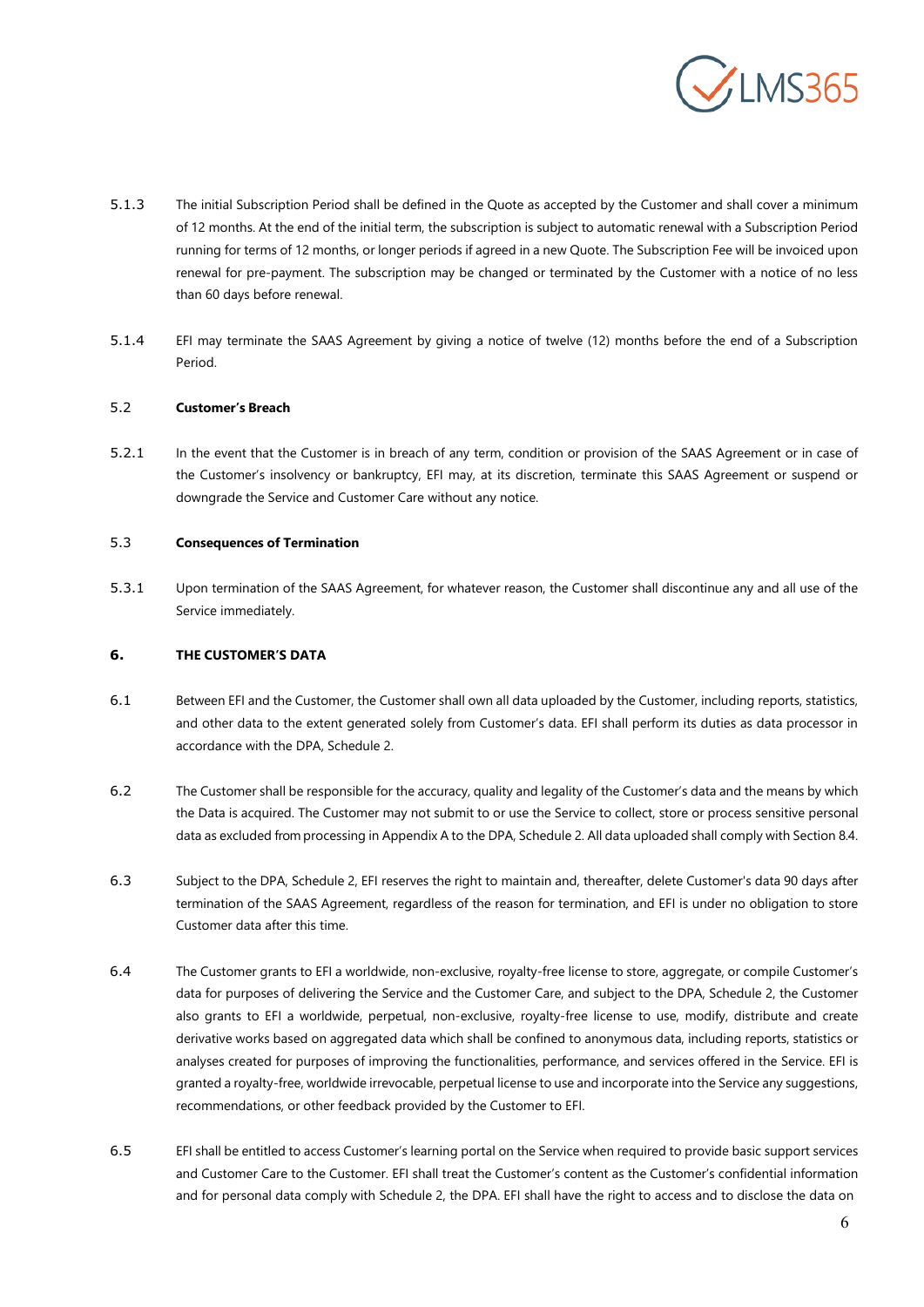

the Customer's learning portal to the extent such disclosure is required under statutory requirements or orders from the courts or public authorities. EFI shall give notice to the Customer before disclosing the information unless prohibited under applicable regulation or the court order.

# **7. CHANGES**

7.1 EFI is entitled to continuously make updates and improvements to the Service. EFI is also entitled to change the composition and structure of the Service and the Customer Care provided. Such updates, improvements, and changes may occur with or without notice and may affect the Service, including information and data uploaded to or submitted by the Service.

### **8. INTELLECTUAL PROPERTY RIGHTS**

- 8.1 EFI reserves all title and intellectual property rights, including full copyright in and to the Service and the User Guide, except for third party components. Customized created software also belongs to EFI, unless otherwise agreed in writing.
- 8.2 Except for the License expressly granted under this SAAS Agreement, the Customer is not granted any other rights in the Service and the User Guide. The Customer shall notify EFI of any current or potential violation of EFI's intellectual property rights or unauthorized use of the Service of which the Customer becomes aware.
- 8.3 The Customer gives EFI and its suppliers an authorization and global license to the material and all data uploaded by the Customer sufficient for EFI to properly manage and operate the Service, fulfill its obligations, and promote relevant products to the Customer.
- 8.4 The Customer guarantees that the material and data being uploaded does not infringe on any third-party rights and does not contain material that may be offensive or violates applicable laws or regulations.

#### **9. Sub-suppliers**

9.1 EFI has the right to use or assign its obligations under this SAAS Agreement to a sub-supplier, including for the completion and operation of the Service, and for storing Customer's data. For adding new sub-suppliers which may process personal data, the DPA Schedule 2 shall apply including Appendix B, listing the Authorized sub-processors.

#### **10. REMEDIES**

- 10.1 EFI´s performance to maintain operating stability is set out in the SLA, Schedule 1. EFI does not warrant the Service against breakdowns or malfunction.
- 10.2 EFI shall remedy errors and defaults in the Service, and such remedy shall be performed with undue delay. If the error is insignificant, the error may be remedied with the next version update. A default or error in the Service shall be deemed material only if it has effect on the functionality of the Service as a whole or if it prevents the operation of the Service.
- 10.3 Customers sole and exclusive remedy and EFI's entire liability for a breach shall be as follows (i) for defaults in uptime availability, EFI shall repair and the Customer shall obtain services credits in accordance with the SLA, Schedule 1, or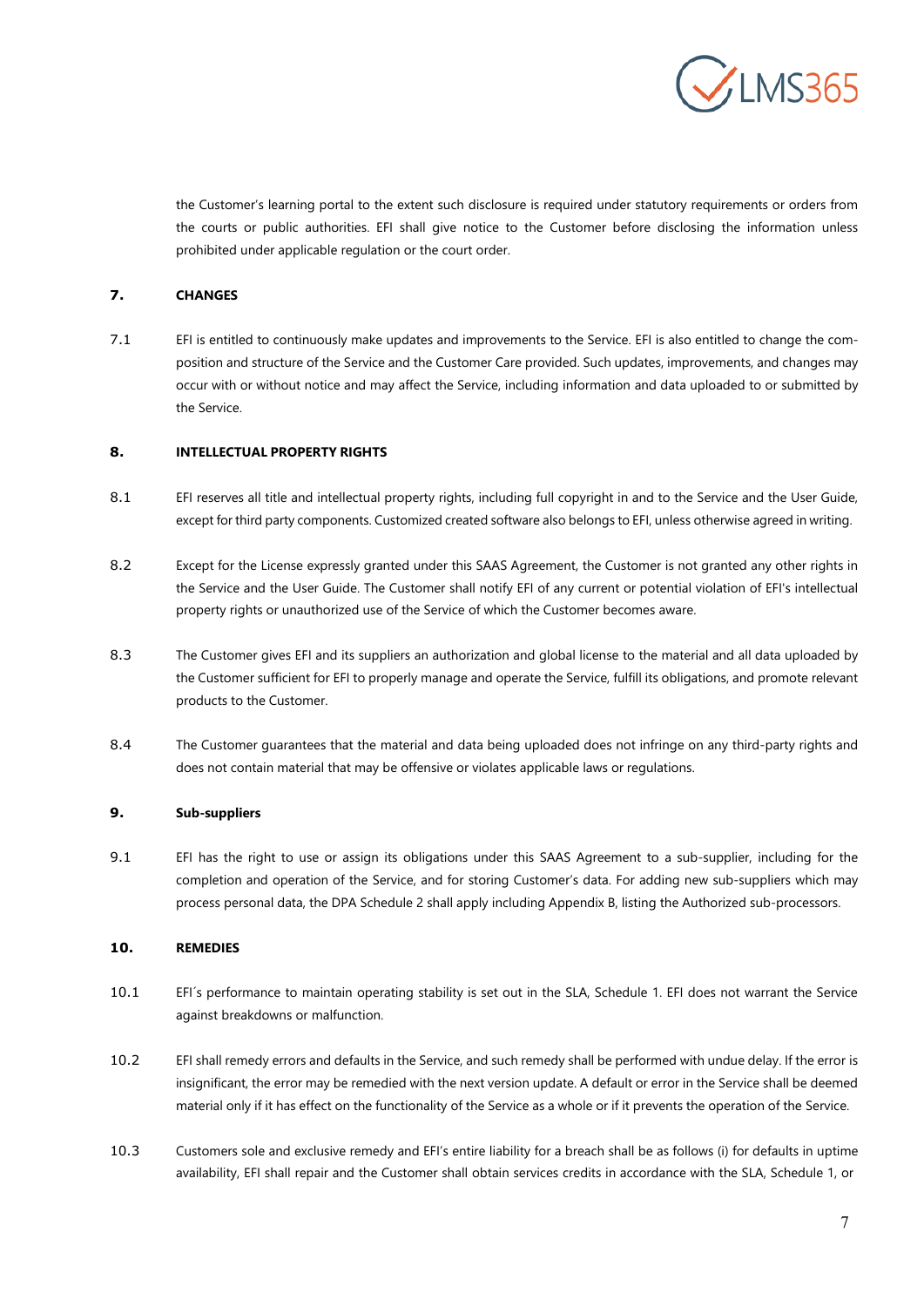

the Customer may terminate the SAAS Agreement in case of failure to achieve the availability percentage for six (6) consecutive calendar months after providing notice in accordance with the SLA, Schedule 1, (ii) for a material default in the Service, EFI shall correct the default to the features and functionality in the Service so that it materially performs in accordance with the applicable User Guide and, if EFI is unable to provide such Service within a commercially reasonable time following receipt of written notice of breach, the Customer shall be entitled to terminate the SAAS Agreement and receive a refund of any prepaid, unused fees applicable to the remaining portion of the Subscription Periodfollowing the effective date of termination, and (iii) for a breach of Customer Care, EFI shall re-perform the Customer Care.

# **11. THIRD-PARTY INFRINGEMENT CLAIMS**

- 11.1 Except for licenses to third party components which have been integrated into the Service, EFI does not provide the Customer with any licenses or right of use to third party software, copyrights, patents or other intellectual property rights held by a third party. The Customer must, at the Customer's own expense, license and maintain any such licences from third parties which are required by the Customer for usage of the Service including, but not limited to, licenses to Microsoft services.
- 11.2 Provided the Customer complies with the procedures in this Section 11.2, EFI shall defend the Customer against claims made against the Customer by a third party alleging that the use of the Service infringes a patent, copyright, or trademark of the third party or misappropriates such party's trade secrets ("Claim"), provided that such infringement is caused solely by the Service as offered by EFI and/or by its use in accordance with the applicable User Guide. EFI shall have no obligations for any and all Claims where the alleged infringement is arising from the combination of theService, including any interoperations, alterations, or integration of software and hardware which is made to the Ser- vices and performed by others than EFI. Promptly upon receiving notice of a Claim, the Customer shall give EFI a written notice of the Claim and give EFI sole control of the defence and settlement of the Claim, and the Customer shall provide all reasonable assistance in the defence or settlement of such Claim. EFI shall pay damages, and all reasonable costs, finally awarded against Customer by a court of competent jurisdiction or an arbitrator, or agreed to in a written settle- ment agreement signed by EFI in connection with such Claims (provided that EFI cannot, without the Customer's prior written approval, make any admissions of fact that expose the Customer to an imposition of damages or other claims). EFI may, at its own expense and option, offer to either i) secure rights of use for the benefit of the Customer, or ii) replace or modify the Service with a non-infringing substitute, or iii) terminate the right to use the Service and refund any prepaid, unused fees to the remaining part of the Subscription Period following the effective date of termination.This -Section 11.2 states EFI's entire liability and Customer's exclusive remedy for any claim of intellectual property infringement.
- 11.3 Provided that EFI complies with the procedures in this -Section 11.3, the Customer shall defend EFI against any claims made or brought against EFI by a third party alleging infringement or violation of the third party's property, privacy or other rights (Claim) and this is caused by the Customer data or Customer's use of the Service in violation of the SAAS Agreement or arising from Customer's combination, alterations, or integration of the Service with third party products. Promptly upon receiving notice of a Claim, EFI shall give the Customer a written notice of the Claim and give the Customer sole control of the defence and settlement of the Claim, and EFI shall provide all reasonable assistance in the defence or settlement of such Claim. The Customer shall pay damages, and all reasonable costs, finally awarded against EFI by a court of competent jurisdiction or an arbitrator, or agreed to in a written settlement agreement signed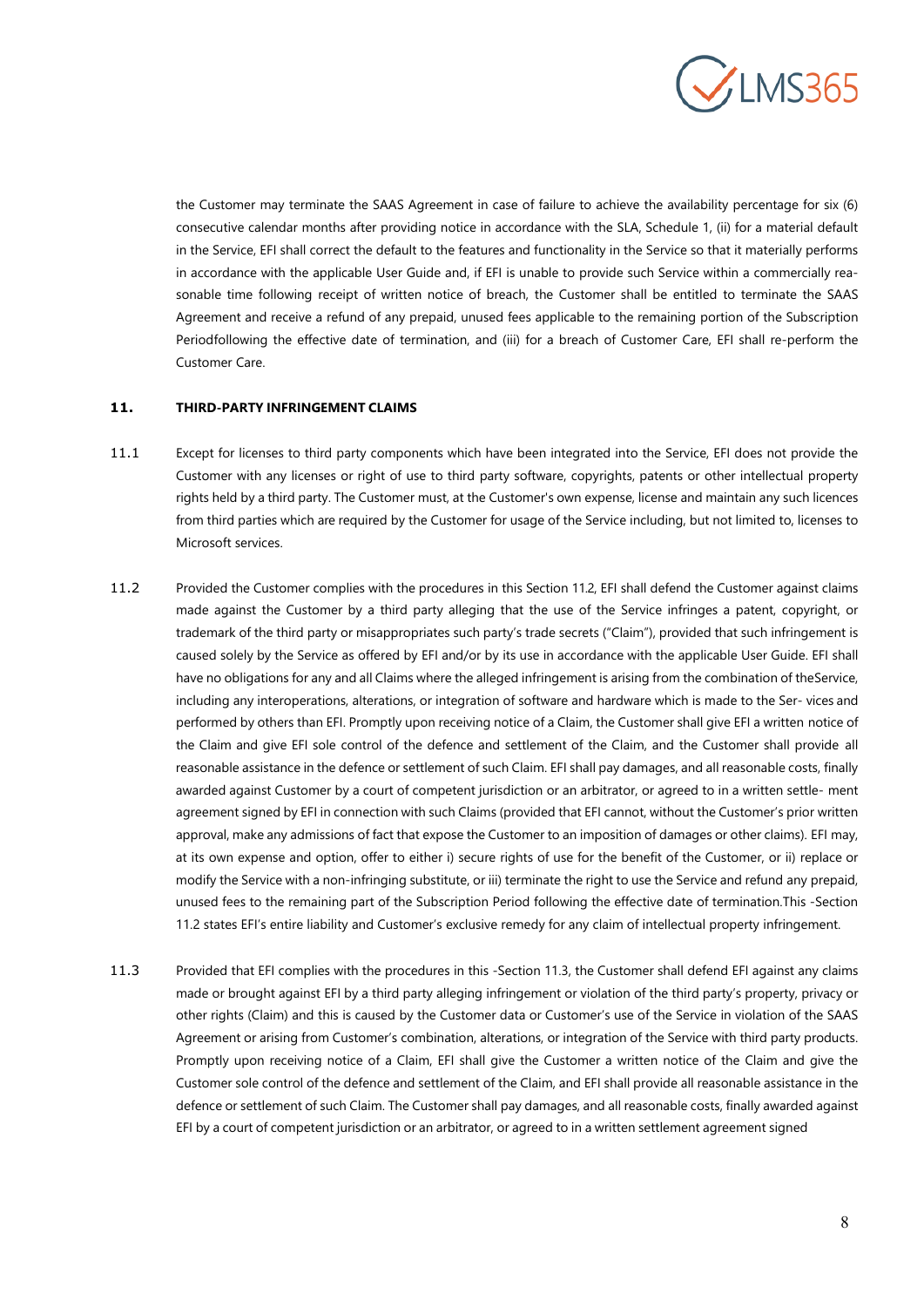

by the Customer in connection with such Claims, (provided that the Customer cannot, without EFI's prior written approval, make any admissions of fact that expose EFI to an imposition of damages or other claims). This -Section 11.3 states the Customer's entire liability and EFI's exclusive remedy for any claim of intellectual property infringement.

# **12. LIABILITY, EXCLUSIONS AND LIMITATIONS OF LIABILITY**

- 12.1 The provisions in this paragraph are in effect to the maximum extent permitted by applicable law.
- 12.2 Except for Customer's infringement of EFI's intellectual property rights, or breach of Section 3, in no event shall a Party be liable to the other Party, and its Users, for any indirect, special, incidental, consequential, or punitive damages or loss, including but not limited to loss of profits, savings, time, data or damage to records of data, or loss as a consequence of any other kind of business interruption, arising out of or relating to the use of the Service or Customer Care or any inadequate or faulty performance hereof, under any theory of recovery, including liability arising by way of indemnity, in contract or in tort, product liability or otherwise, and whether or not the party has been advised of the possibility of such loss or damage
- 12.3 Except for the Customer's infringement of EFI's intellectual property rights, or breach of Section 3, or breach of the Customer's payment of Subscription Fees, Section 4, and the Parties' mutual indemnities, Section 11, the maximum aggregate liability of a party towards the other party, upon any claims whatsoever, arising out of the Service or Customer Care under this SAAS Agreement shall not exceed but in any event be limited to the annual Subscription Fees for the current Subscription Period at the event giving rise to the claim in respect to the Service and Customer Care.
- 12.4 EFI assumes product liability only to the extent that the product liability may not be contractually waived, but disclaims product liability on any other basis. The exclusions and limitations stated in Section 12.2 and 12.3 shall also apply to any product liability.
- 12.5 EFI is not responsible for any Third-Party Solutions even if made available with the Service. EFI cannot be held liable for the accuracy, completeness, quality, or reliability of the information nor the results obtained through these Third- Party Solutions. Similarly, EFI cannot be held liable for the availability, security, or functionality of any Third-Party Solutions, including possible damages and/or loss caused by Third-Party Solutions. The burden is upon the Customer toprove that a loss suffered by the Customer cannot be attributed to Third-Party Solutions.
- 12.6 Neither Party shall be liable to the other Party for delay or non-performance of its obligation or loss or damages if caused by an event which is unforeseeable, beyond the control of the non-performing party, and cannot be remedied by the exercise of commercially reasonable efforts ("Force Majeure"). Force Majeure shall include, without limitations acts of God, perils of the sea or air, fire, flood, drought, explosion, terror, sabotage, cybersecurity attacks, events of computer, telecommunications, internet service provider or hosting facility failures or delays involving hardware, software or power systems not within the party's possession or reasonable control. The party affected shall be relieved from its obligations (or part thereof) as long as performance is hindered due to Force Majeure, being understood that Force Majeure shall not excuse any obligation of payment of Subscription Fees. The party affected shall promptly notify the other party. Either party may terminate the SAAS Agreement if the event of Force Majeure continues for more than forty-five (45) days.

### **13. NO WAIVER**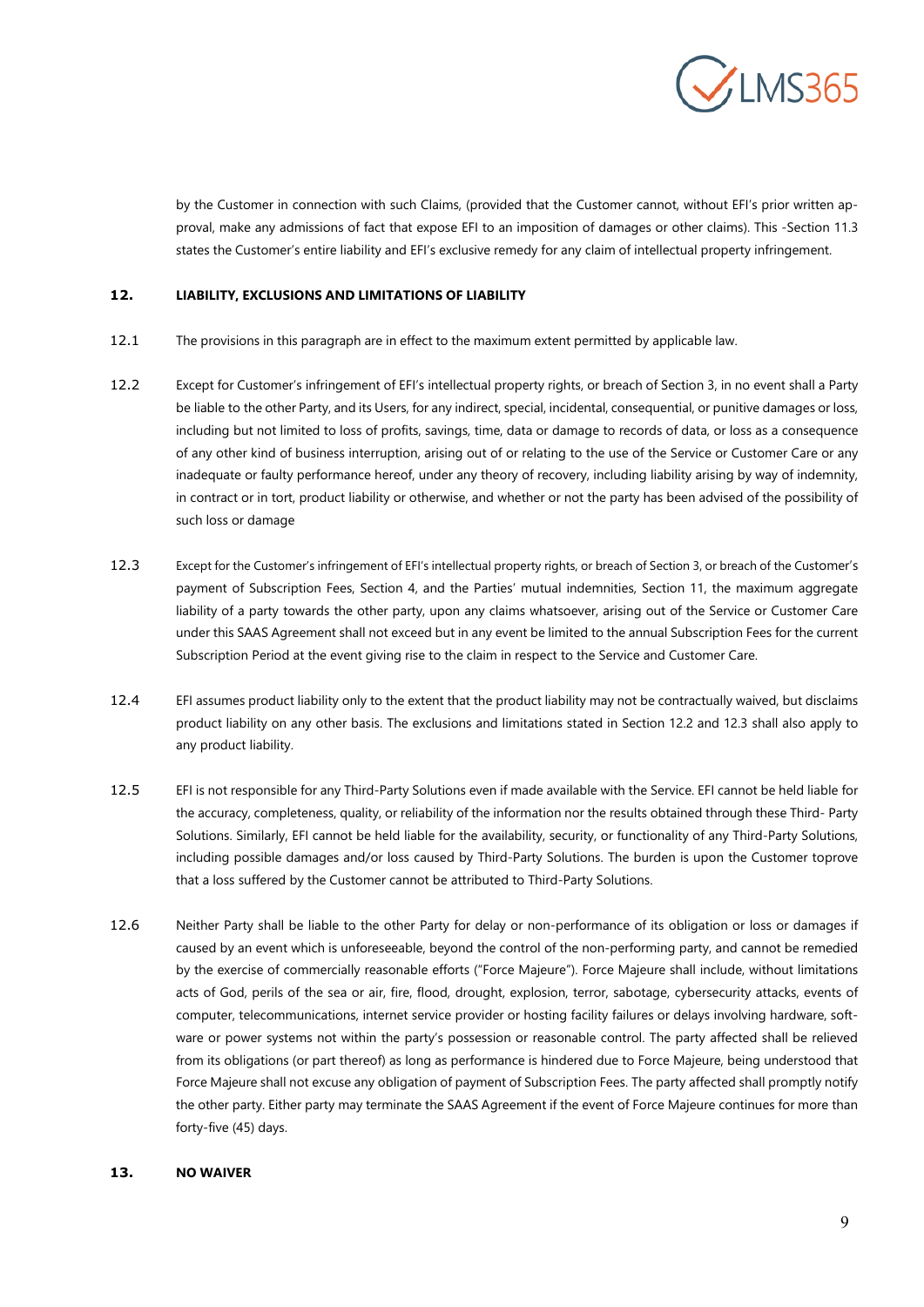

13.1 Failure or neglect by EFI to enforce any of the provisions of the SAAS Agreement at any time shall not be construed nor shall be deemed to be a waiver of EFI's rights under the SAAS Agreement nor in any way affect the validity of the whole or any part of the SAAS Agreement nor prejudice EFI's rights to take subsequent action.

### **14. SEVERABILITY**

14.1 In the event that any of the provisions of this SAAS Agreement shall be determined by any competent authority to be invalid, unlawful or unenforceable to any extent, such provision shall to that extent be severed from the remaining provisions which shall continue to be valid between the Parties fully permitted by law.

#### **15. CHANGE OF TERMS**

15.1 EFI may modify the terms and conditions pursuant to this SAAS Agreement with one (1) month's notice after such changes have been posted on the EFI website. The Customer has the right to terminate in writing the SAAS Agreement if the terms are materially changed. Use of the Service after a change of these terms has come into force constitutes acceptance of such changed terms. It is the Customer's obligation to keep up to date on changes to the terms. However, if the terms are materially changed to the detriment of the Customer, EFI must provide a written notice of 30 days sent by email to the Customer's contact person as registered with EFI.

#### **16. APPLICABLE LAW AND VENUE**

### 16.1 **Applicable Law**:

16.1.1 This SAAS Agreement and its Schedules are governed by Danish Law and shall be construed and enforced in accordance with these laws, excluding its choicer of law rules.

# <span id="page-9-0"></span>16.2 **Disputes and Venue**:

16.2.1 Any dispute arising out of or relating to this SAAS Agreement shall be settled by the Copenhagen City Court. That shall not prevent any referral of the matter to the Danish High Court or to the Danish Maritime and Commercial Court in accordance with the applicable laws.

Notwithstanding the specified agreement on jurisdiction, the Parties shall, if any dispute arises, attempt to settle it by mediation in accordance with the Association of Danish IT Attorneys' ("DITA") Mediation Procedure (www.danske-itadvokater.dk). To initiate the mediation a party shall give notice in writing to the other party to the dispute requesting mediation. A copy of the request shall be sent to the DITA. The mediator shall be nominated by DITA no later than eight (8) working days after DITA's receipt of the notice. No party may commence any court proceedings in relation to any dispute until the parties have attempted to settle the dispute by mediation. As a minimum, a party shall be obliged to attend the first meeting convened by the mediator. A party shall be entitled to commence court proceedings if any delay of such proceedings may result in the forfeiture of any right, e.g. due to time barring.

16.3 **Right to injunctive relief**: Notwithstanding Section [16.2 a](#page-9-0)bove, EFI may seek injunctive or equitable relief in any jurisdiction to enforce its intellectual property rights.

### **ELEARNINGFORCE International ApS**

Our VAT number is 32139728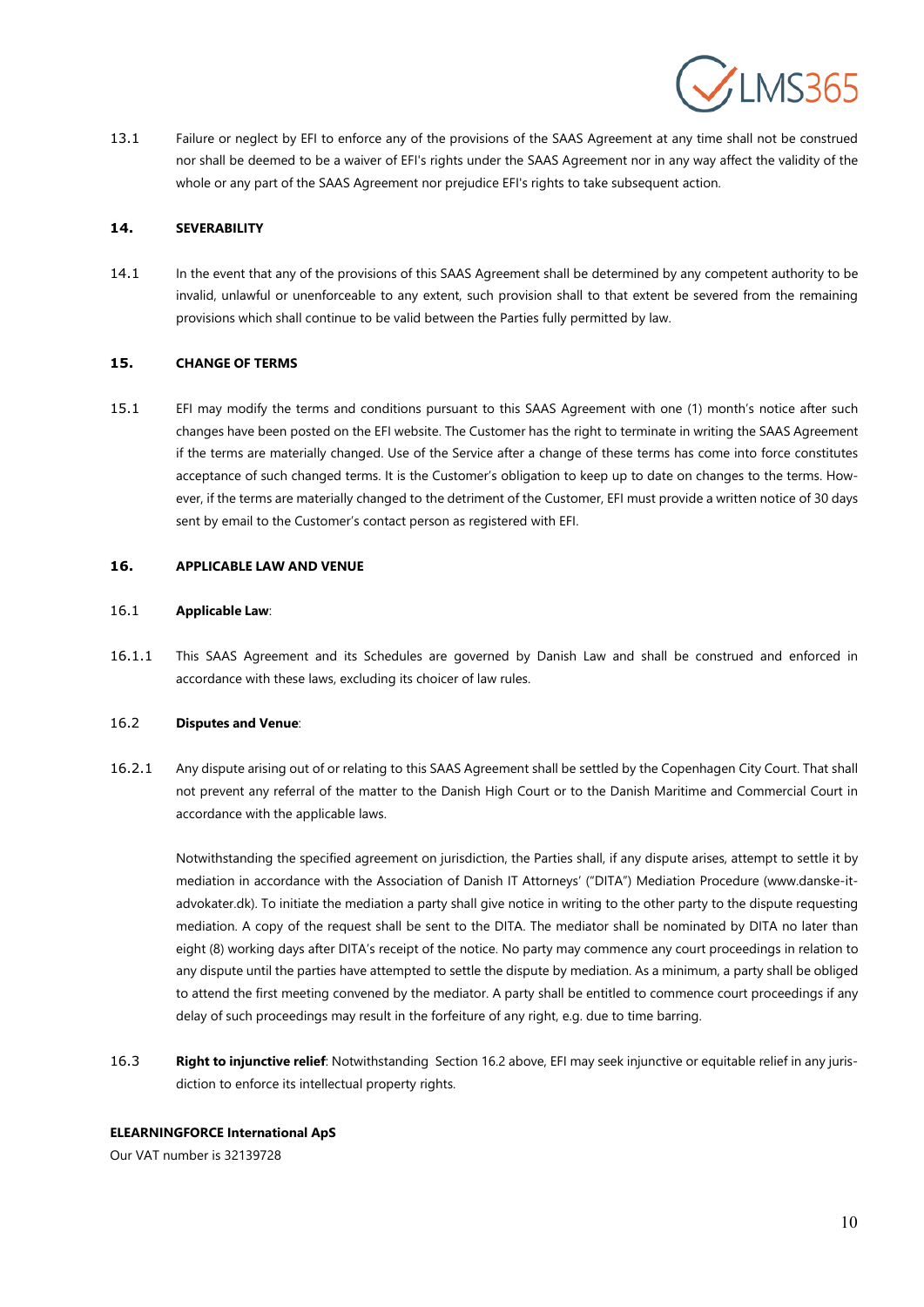

# **Schedule 1**

Helpdesk Services; Service & Requests Requirements; Uptime Availability

# **1. Helpdesk standard process description**

Technical support is available 24/7 via our Help Center. Here, customers can find complete product documentation and guides plus answers to frequently asked questions.

From the EFI Help Center, designated LMS administrators of your organization can submit a request through our webform at any time to get assistance from the EFI Support Team [https://helpcenter.elearningforce.com/hc/en-us/requests/new.](https://helpcenter.elearningforce.com/hc/en-us/requests/new) The Help Center can be reached via web [https://helpcenter.elearningforce.com/ o](https://helpcenter.elearningforce.com/)r from the LMS365 Admin Center.

| <b>Table 1: Helpdesk and Support terminology</b> |                                                                                             |  |  |  |
|--------------------------------------------------|---------------------------------------------------------------------------------------------|--|--|--|
| <b>Business Hours</b>                            | Defined as the operating hours for the EFI Support team. Currently Monday to Friday         |  |  |  |
|                                                  | between 9:30AM - 9PM CET & 8AM-6PM Eastern Time.                                            |  |  |  |
| <b>Incident</b>                                  | A support request is referred to as an "incident".                                          |  |  |  |
| <b>Production Instance</b>                       | An instance which is tied to an active user subscription is defined as a Production in-     |  |  |  |
|                                                  | stance.                                                                                     |  |  |  |
| <b>Taking Charge</b>                             | The incident is registered, and the ticket is assigned a number.                            |  |  |  |
| <b>First Response</b>                            | The first interaction with the customer (via ticket) aimed at the diagnosis of the problem. |  |  |  |
|                                                  | The number of business hours until the first reply is calculated by the business hours of   |  |  |  |
|                                                  | the agent assigned to the specific ticket/support request.                                  |  |  |  |
| <b>ETA (Estimated Time of</b>                    | The estimated time for resolution of the problem. The customer will be updated if ETA       |  |  |  |
| Arrival)                                         | materially changes.                                                                         |  |  |  |
| <b>Fixed</b>                                     | The issue has been resolved in EFI's reasonable discretion and the customer has been        |  |  |  |
|                                                  | informed about the resolution of the problem.                                               |  |  |  |

The below terminology is used when describing our processing of support requests.

Support requests are categorized in accordance with the below levels of severity:

| <b>Table 2: Severity Descriptions</b> |                                                                                                                                                                                                                                                                                        |  |  |
|---------------------------------------|----------------------------------------------------------------------------------------------------------------------------------------------------------------------------------------------------------------------------------------------------------------------------------------|--|--|
| <b>Urgent</b>                         | Critical production issue including system unavailability affecting all users. No worka-<br>round is available.                                                                                                                                                                        |  |  |
| High                                  | Issue is persistent, affects many users and/or impacts core functionality or results in sig-<br>nificant performance degradation. No reasonable workaround available.                                                                                                                  |  |  |
| <b>Normal</b>                         | Errors in functionality within the application often accompanied by workarounds or af-<br>fecting some but not all users.                                                                                                                                                              |  |  |
| Low                                   | General inquiries on the use of the application or cosmetic errors or incidents which<br>otherwise do not require immediate attention, rare errors that appear during unusual<br>conditions or are otherwise unlikely in normal use, or errors which have a sustainable<br>workaround. |  |  |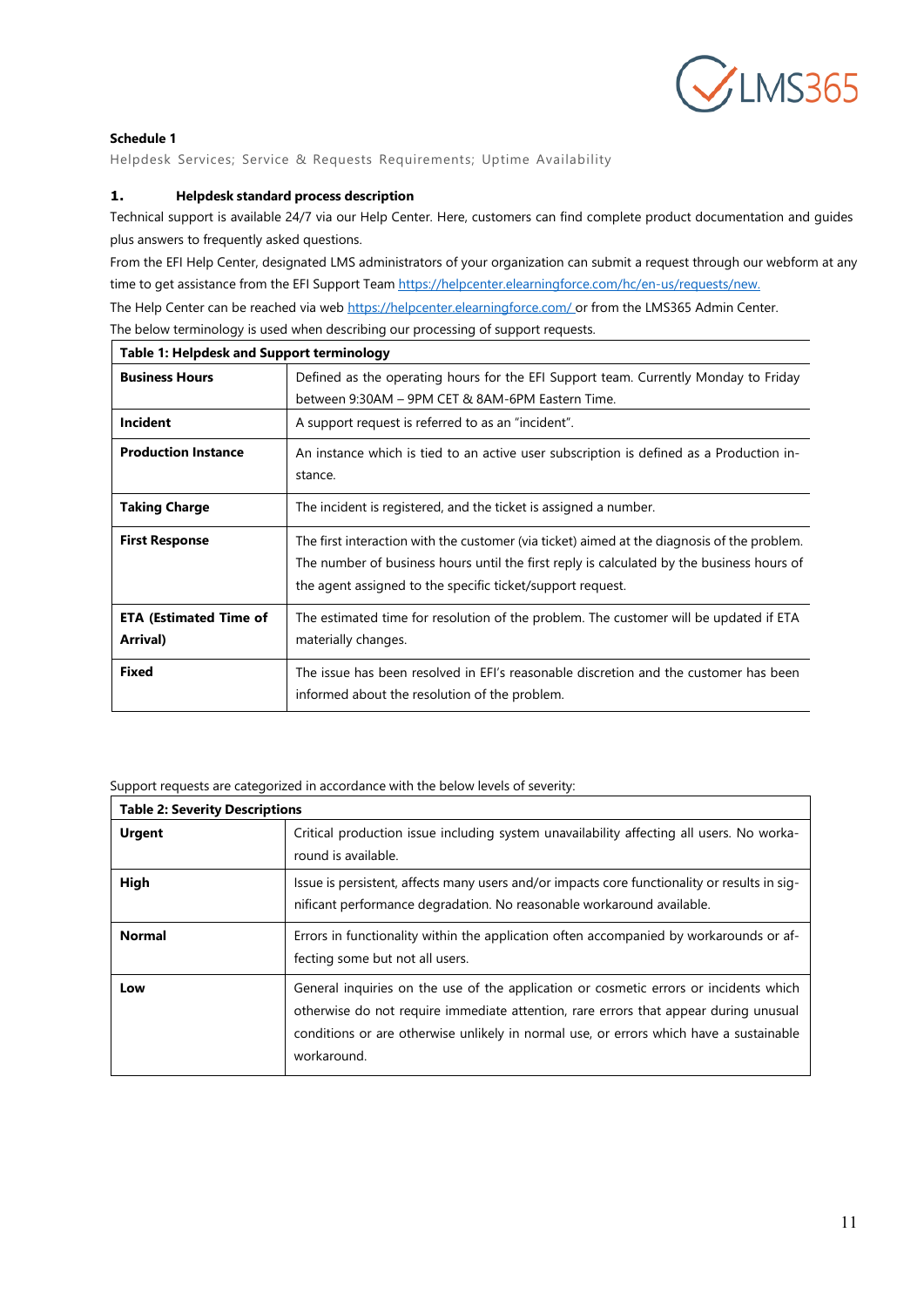

# **2. Helpdesk Service Levels**

EFI offers three levels of Helpdesk Services. These are categorized as Basic, Plus, and Premium. The three Helpdesk Services plans are committed to the following service level targets:

| Table 3 - Basic Plan Service Level Targets* |                    |                                                       |  |  |
|---------------------------------------------|--------------------|-------------------------------------------------------|--|--|
| Ticket Severity                             | <b>First Reply</b> | <b>Resolution/Mitigation ETA</b>                      |  |  |
| Urgent                                      | 8 business hours   | 24 business hours or as soon as feasible or practical |  |  |
| High                                        | 12 business hours  | As soon as feasible or practical                      |  |  |
| Normal                                      | 16 business hours  | As soon as feasible or practical                      |  |  |
| Low                                         | 24 business hours  | None                                                  |  |  |

| Table 4 – Plus Plan Service Level Targets* |                    |                                                      |  |  |
|--------------------------------------------|--------------------|------------------------------------------------------|--|--|
| Ticket Severity                            | <b>First Reply</b> | <b>Resolution/Mitigation ETA</b>                     |  |  |
| Urgent                                     | 4 business hours   | 4 business hours or as soon as feasible or practical |  |  |
| High                                       | 6 business hours   | 8 business hours or as soon as feasible or practical |  |  |
| Normal                                     | 10 business hours  | As soon as feasible or practical                     |  |  |
| Low                                        | 16 business hours  | None                                                 |  |  |

| Table 5 - Premium Plan Service Level Targets* |                    |                                                      |  |  |
|-----------------------------------------------|--------------------|------------------------------------------------------|--|--|
| Ticket Severity                               | <b>First Reply</b> | Resolution/Mitigation ETA                            |  |  |
| Urgent                                        | 1.5 business hours | 4 business hours or as soon as feasible or practical |  |  |
| High                                          | 3 business hours   | 8 business hours or as soon as feasible or practical |  |  |
| Normal                                        | 6 business hours   | As soon as feasible or practical                     |  |  |
| Low                                           | 8 business hours   | None                                                 |  |  |

\*Notes:

- *Urgent* applies only to issues that are submitted via the EFI Help Center webform, https://helpcenter.ELEARNING-FORCE.com/hc/en-us/requests/new, and are confirmed as *Urgent* by EFI.
- This table applies only to production instances and only to requests submitted from the EFI Help Center. For the avoidance of doubt, the LMS365 Live Chat, and tickets generated from this chat, do not apply to these service level targets.

# 2.1 **Service Requirements**

The LMS365 (Learning Management System) software, developed by ELEARNINGFORCE International ApS, requires a modern web browser that supports cookies and JavaScript.

LMS365 currently supports the browsers & clients listed in the LMS365 installation guide:

[https://helpcenter.elearningforce.com/hc/en-us/articles/4402148077713.](https://helpcenter.elearningforce.com/hc/en-us/articles/4402148077713) These are subject to change without notice in EFI's sole discretion.

In the event, that the customer cannot meet the technical requirements listed with regard to employed browsers, EFI will be under no obligation to provide the support services described in Schedule A.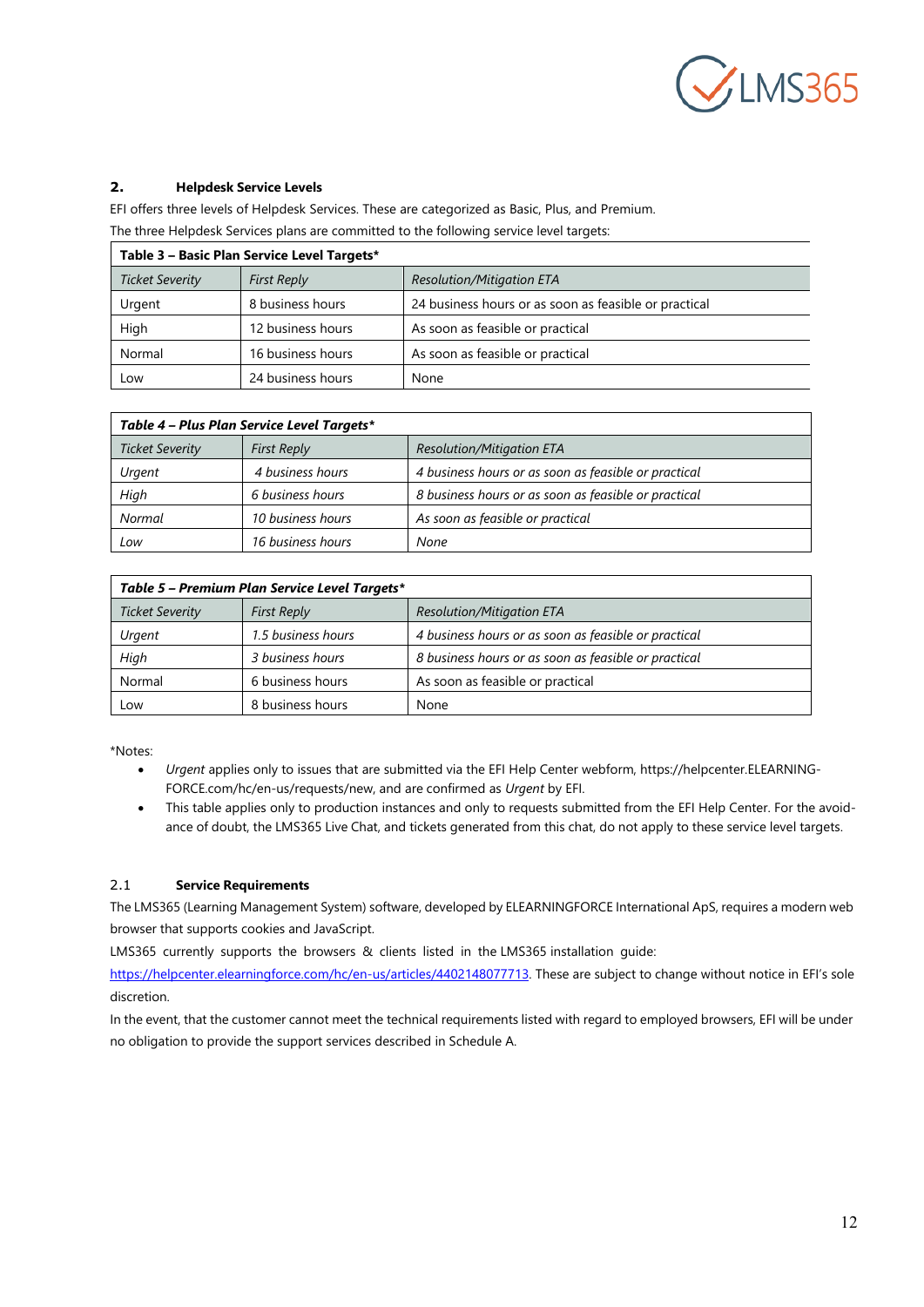

# 2.2 **Requests Requirement**

To receive support services and for EFI to maintain the Service Level agreed, the customer shall cooperate with EFI to resolve support incidents.

The customer shall have adequate technical expertise and knowledge of their configuration of EFI's software and provide relevant information to enable EFI to reproduce, troubleshoot, and resolve the incident or issue identified by the customer.

As a minimum, the following information shall be provided by the customer, whenever possible, to ensure EFI's ability to address support requests:

- Detailed description of the issue with as much detail as can be provided.
- The URL of the platform where the issue is occurring.
- The error message provided and exact steps to reproduce the error.
- The user(s) that are affected by the issue.
- Applicable screenshot or video capture.

Requests lacking this information will not be considered as part of the Service Level agreement.

#### General Responsibilities of the customer

The customer will be responsible for:

- Reporting errors promptly.
- Providing sufficient information for EFI to duplicate the error, assess the situation, and undertake any needed or appropriate corrective action.
- Alternatively, following instructions or suggestions from EFI regarding use, maintenance, upgrades, repairs, workarounds, or other related matters.
- Designating a member of its staff to serve as the customer's system administrator to contact EFI with support issues.

EFI's successful response and provision of Helpdesk Services is subject to the customer's assistance and compliance, including:

- At EFI's reasonable request, the customer will provide EFI with reasonable access to the customer's personnel and equipment during normal business hours to discuss and assess any problems or requests for assistance.
- The customer will document and promptly report all errors or malfunctions of the Software Services to EFI.

It is the customer's responsibility to carry out procedures necessary at the customers facilities for the rectification of errors or malfunctions within a reasonable time after such procedures have been received from EFI.

#### Reproducing Errors

EFI must be able to reproduce errors in order to resolve them. The customer agrees to cooperate and work closely with EFI to reproduce errors, including conducting diagnostic or troubleshooting activities as reasonably requested and appropriate. Also, subject to customer's approval on a case-by-case basis, users may be asked to provide remote access to their EFI account and/or desktop for troubleshooting purposes.

#### **Exclusions**

Issues that arise in the following categories are outside of the scope of support offered above, and will have no Service Level Agreement attached:

- Custom Cascading Stylesheets (CSS).
- Support to third party authoring tools.
- Support to third party system or platform integration, where the integration is not developed or managed by EFI.
- Supporting in troubleshooting of E-Learning Content packages built with third party authoring tools.
- Custom built authentication methods between EFI and the customer where such method is built from the customer and not maintained by EFI.

#### Additional Charges

If a reported problem is outside the scope of our Helpdesk Services, EFI will notify the customer to that effect and reserves the right, upon the customer's confirmation, to move forward and to charge the customer at EFI's then current standard hourly rates for all associated work.